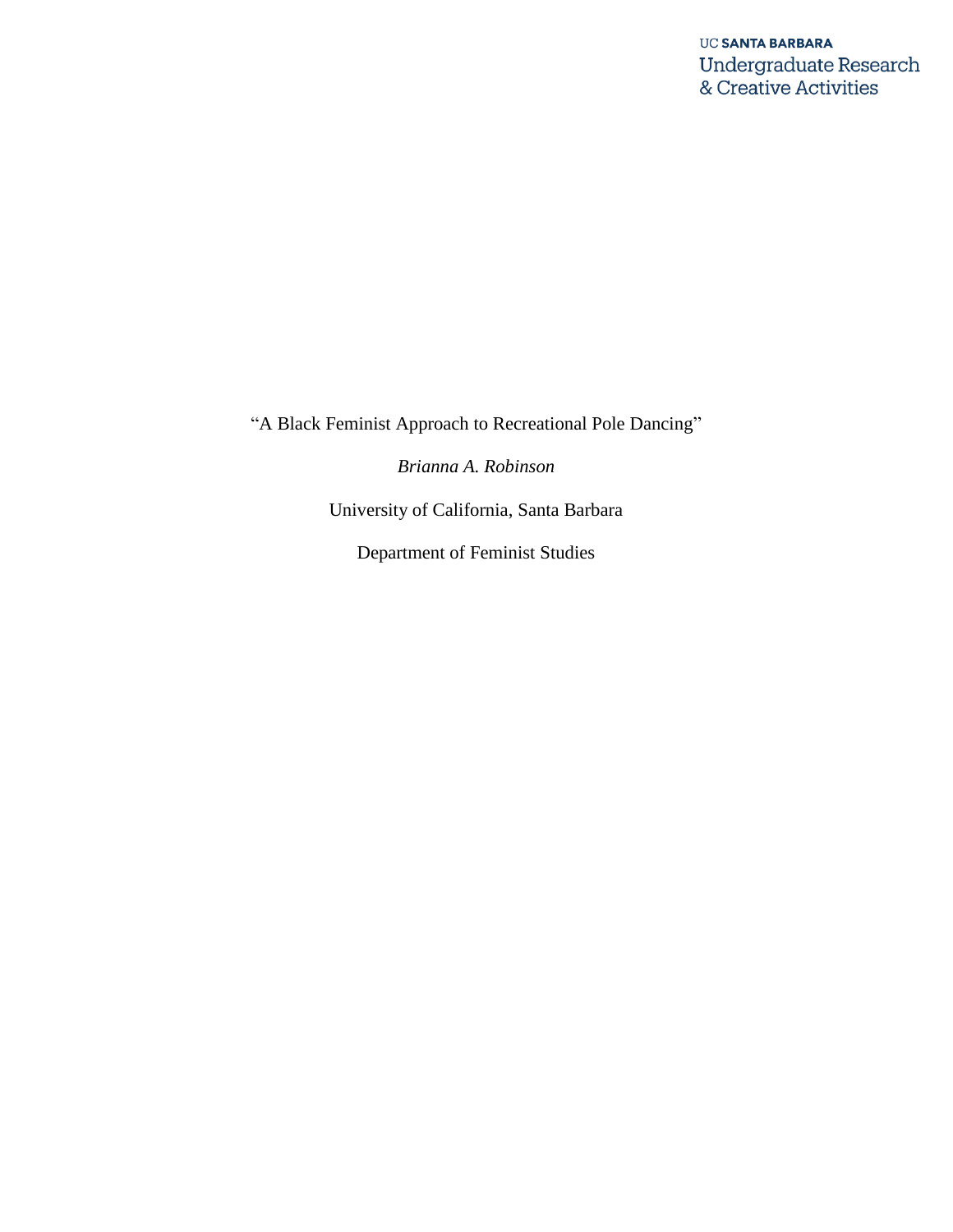### **Abstract**

This research examines why Black women pole dance and how their participation contributes to building self-confidence and self-efficacy. This study demonstrates how Black women resisted and created spaces for Black women to be empowered and see themselves represented within the pole community. This research explored the ways and to what extent Black women can explore their sexuality through pole dancing as they oppose societal perceptions of Black women as hypersexual beings. I analyzed whether academic literature on Black families aligned with how family members of Black pole dancers received and accepted their involvement.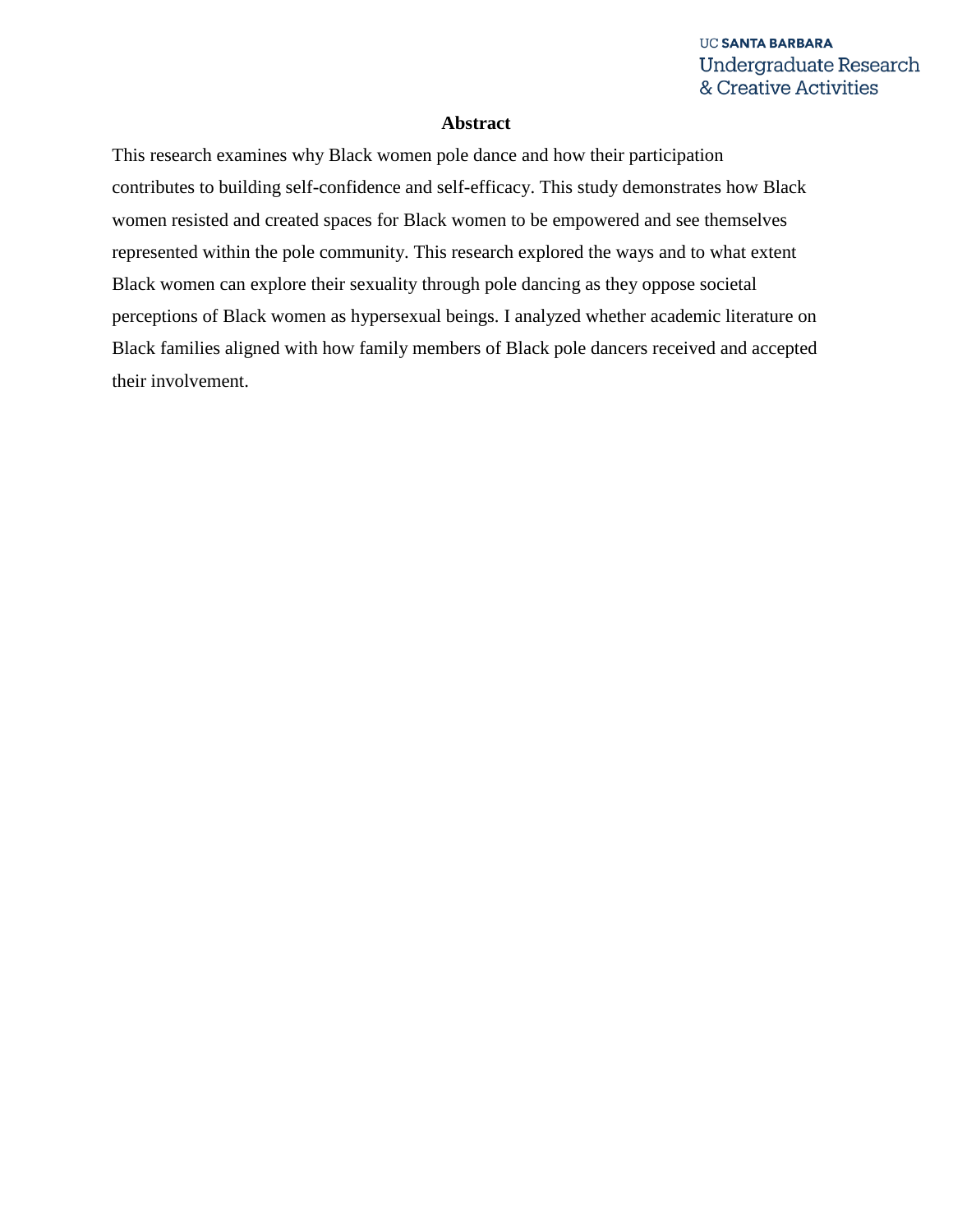### **Introduction**

"Oh, you pole dance? … So that means you're a stripper? … Can you do a little dance for me?" is the first response I receive from men after their astonishment and arousal passes from them hearing that I am a pole dancer. By the time I tell them that being a pole dancer is different from stripping, they are dumbfounded. Unable to grasp the idea that women use pole dancing to reject male objectification and to reclaim their sexuality, these men and some women claim that pole dancing and stripping are the same because strippers are sexual with a pole too. As a young Black female pole dancer, I have encountered this situation many times and wonder why men and some women are convinced that I can only be a stripper on the pole. To distance myself from such hyper-sexualizations of my body, I further suppressed my own exploration of sexuality and sensuality by avoiding sexual forms of pole dance. Without taking away from the hard work and physical and emotional labor of strippers and acknowledging that pole dancing originates from strip clubs, this research paper asks two things: Why is stripping given such a negative association and tied inherently to the image of the hypersexual Black female body and how do other Black women contest this negative image?

There is a long history of the sexual exploitation of black women. During slavery in the United States, white slave owners justified the rape and sexual assault of their Black female slaves under the assumption that they were "wanton creatures who were sexually immoral" and promiscuous, seen as fundamentally different from white women (Bell 2004: 372). Thus, for white men and women to control Black women's sexuality and the exploitation of their bodies, the image of the "Jezebel" became central to the portrayal of Black women during slavery. The Jezebel was framed as a "whore" or "sexually aggressive woman" having "excessive sexual appetites" which was used to justify the numerous sexual assaults on Black women (Collins 1990: 77). As Black women, the color of their skin alone served as an invitation for white men to sexually abuse them. However, they were also masculinized and "desexed" through image of the "Mammy." The Mammy was depicted as an "unsuitable sexual partner for white men" because of her overweight and undesirable dark, African features (Collins 1990: 78). With whiteness as the standard of beauty, anything that negated from this standard was deemed ugly and barbaric. Furthermore, their bodies were hypersexualized: they were deemed simultaneously ugly and desirable.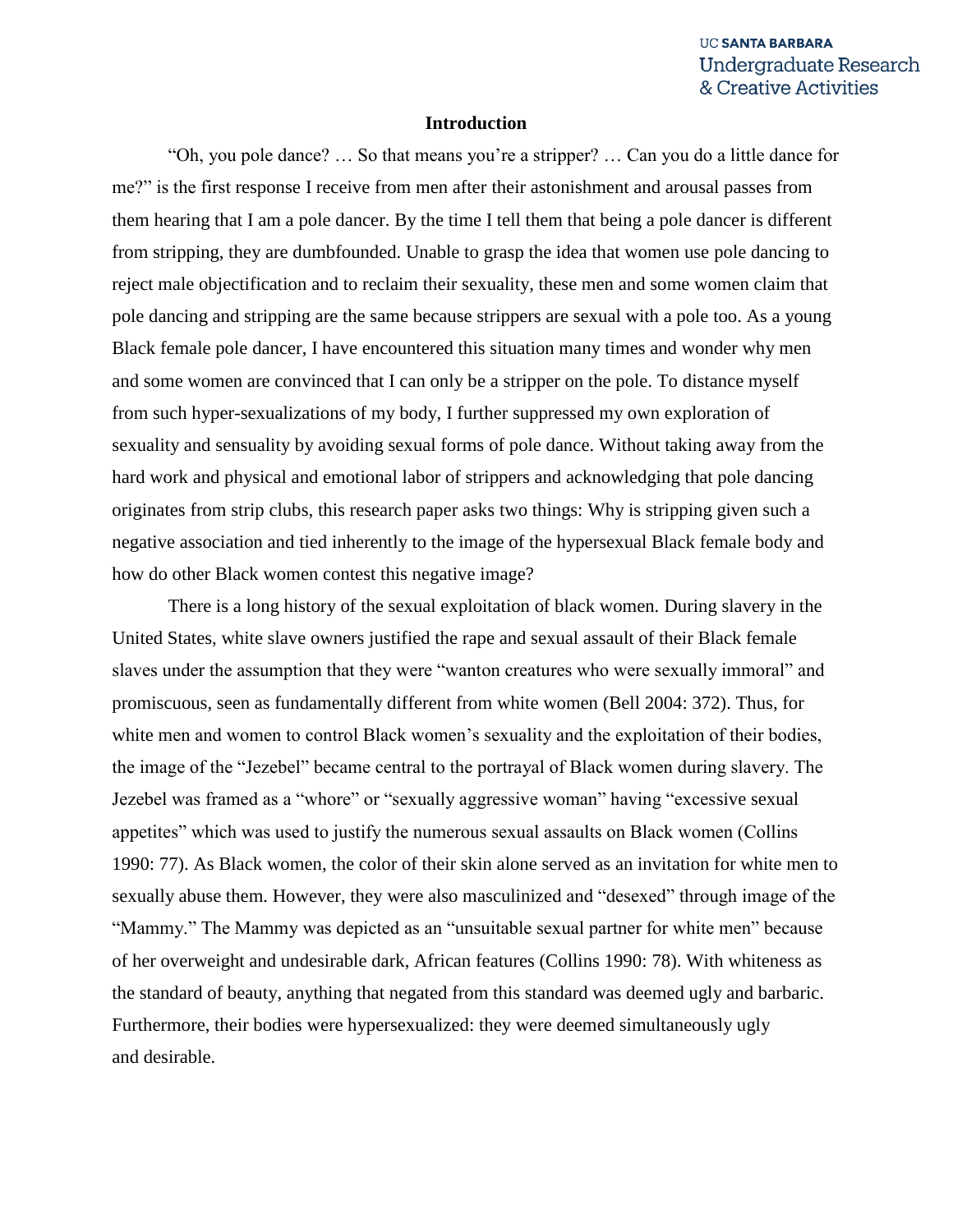In addition, Black women's sexuality has been understood in relation to white women. White women represented the true cult of womanhood by their skin color and relegation to the home; therefore, Black women stood as the "antithesis of the American conception of beauty, femininity, and womanhood" (Hunter 1998: 520). Although white women's sexuality has been historically repressed, the feminist movement in the United States has challenged women's sexual agency and allowed them to freely explore their sexuality. In contrast, contemporary representations of Black women's sexuality remain the same, which restricts Black women's ability to explore their sexuality through different modes of expression, such as pole dancing. With the image of the mammy and jezebel salient, Black women struggle to be seen on the pole as someone who is desirable beyond the extent of their bodies.

My research examines why Black women do pole dancing and how their participation influences and impacts those around them. In addition, I ask in what ways and to what extent Black women explore their sexuality through pole dancing. I focus on Black women because the Black feminist movement has different origins and struggles from mainstream white feminism and because Black women have different lived experiences distinctly due to racism, classism, and sexism. My article offers some insight into the Black woman's experience of sexual liberation through pole dancing.

### **Literature Review**

Samantha Holland, a white research fellow scholar with a focus on gender and subcultures and author of *Pole Dancing, Empowerment, and Embodiment*, is one of few researchers who have researched pole dancing and examined the various elements of pole classes and images of pole dancing. Holland (2010) argued that pole classes have become spaces where "women initiate agency and espouse liberation, and sometimes physical empowerment" take place (p. 2). Using a feminist ethnographic approach, her study offered an in-depth analysis of pole dancing by participating in pole classes and visiting strip clubs. Her research was extensive by interviewing participants in the United Kingdom and internationally, using online questionnaires and taking field notes. Although her book does an effective job of looking at various aspects of pole dancing, it was also lacking in several areas. Holland's book only discusses race and diversity on four out of 187 pages. Her engagement with diversity was limited due to the lack of women of color that participated in her study. Her investigation of diversity remained surface level, only observing the demographics in pole classes and a closer look at one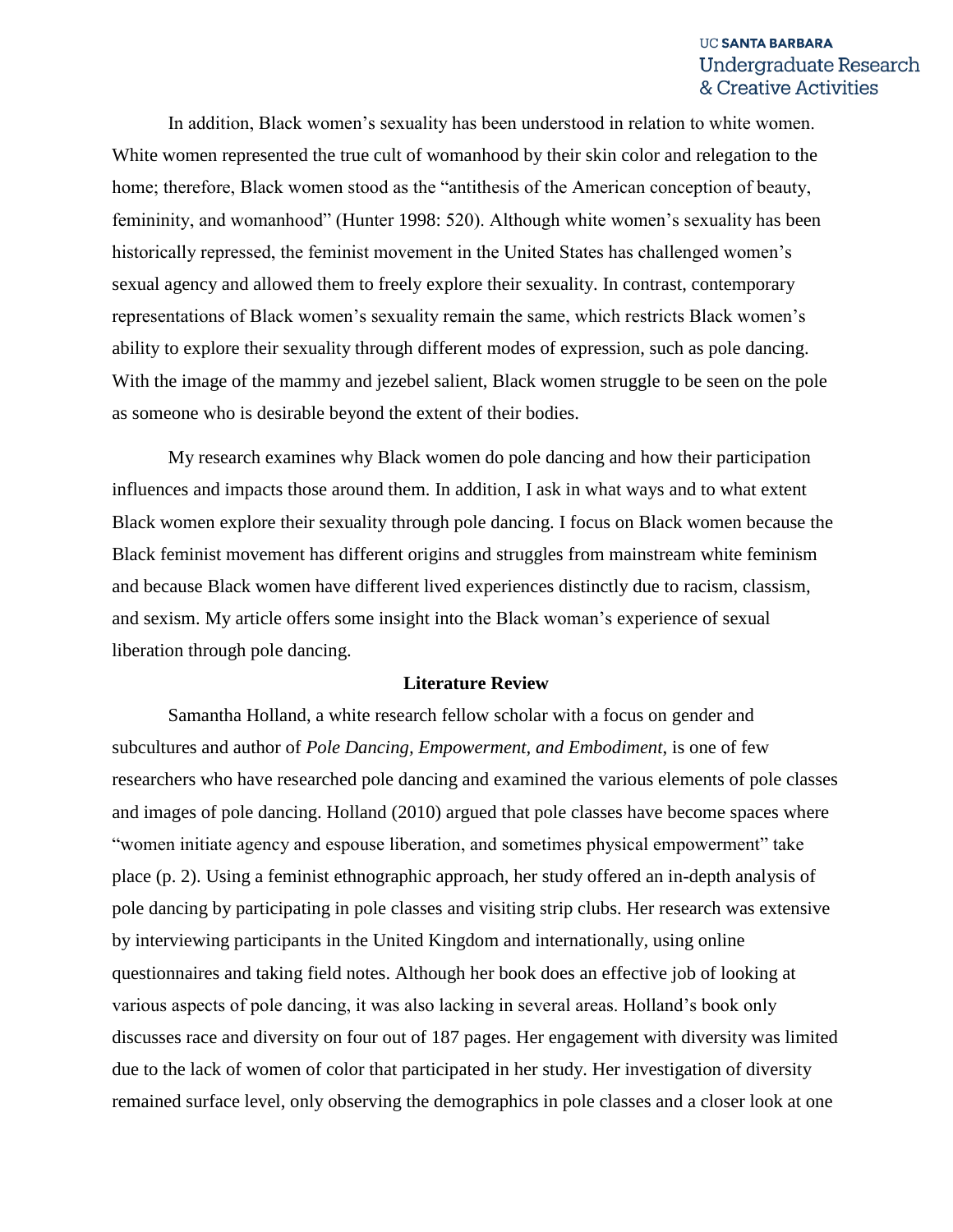South Asian and British Asian participants' experiences and backgrounds (Holland 2010: 93-95). Holland's examination of race is insufficient and leaves the unique experiences of women of color, who are largely misrepresented in pole dancing, unexplored. My research seeks to bridge this gap by centering on the pole dancing experiences of Black women.

Scholars Mia Pellizzer, Marika Tiggemann, and Levina Clark have drawn from Holland's research to examine pole dancing in Australia. As in Holland's book, the demographics of their study lacked diversity, primarily focusing on white respondents. They argued that the relationship between "enjoyment of sexualization" and negative body image is not only a unidimensional construct of self-objectification, but also relates to embodiment which in turn relates to positive body images (Pellizzer, Tiggemann and Clark 2015: 35). Their study argues that "self-sexualizing behaviors," those that present bodies and persons in a sexual manner, have the potential to offer positive benefits for women to have power over their bodies and create a sense of empowerment (Pellizzer et al. 2015: 36-7). For recreational pole dancers, the enjoyment of sexualization is both positive and negative. While recreational pole dancing produces confidence and positive body images among pole dancers, Pellizzer et al. (2015) also argued that this results in women basing their value on appearances and viewing their bodies as objects for consumption (p. 36). This view supports the notion that the enjoyment of sexualization can have negative consequences, suggesting that stripping could potentially have negative consequences as well, given that the profession involves being an object of consumption for economic exchange. Although the authors state other negative outcomes of self-objectification relating to mental health issues and self-esteem problems, this definition does not consider a person's agency in choosing to be an object of consumption and the sense of power and authority held in such positions. Nor does this study consider race, ethnicity, culturally valued body sizes, and other factors that affect perceptions of oneself and how others may positively view being an object of consumption.

This research addresses these issues by focusing on Black women's agency and empowerment through recreational pole dancing. A Black feminist approach is best exemplified by the Combahee River Collective Manifesto (1986), which centers its commitment to combat major interlocking systems of oppression, like racism, heterosexism, and classism, to create a praxis that analyzes the multiple oppressions of women of color. A Black feminist approach values Black women and recognizes that their oppression is not only against a patriarchal and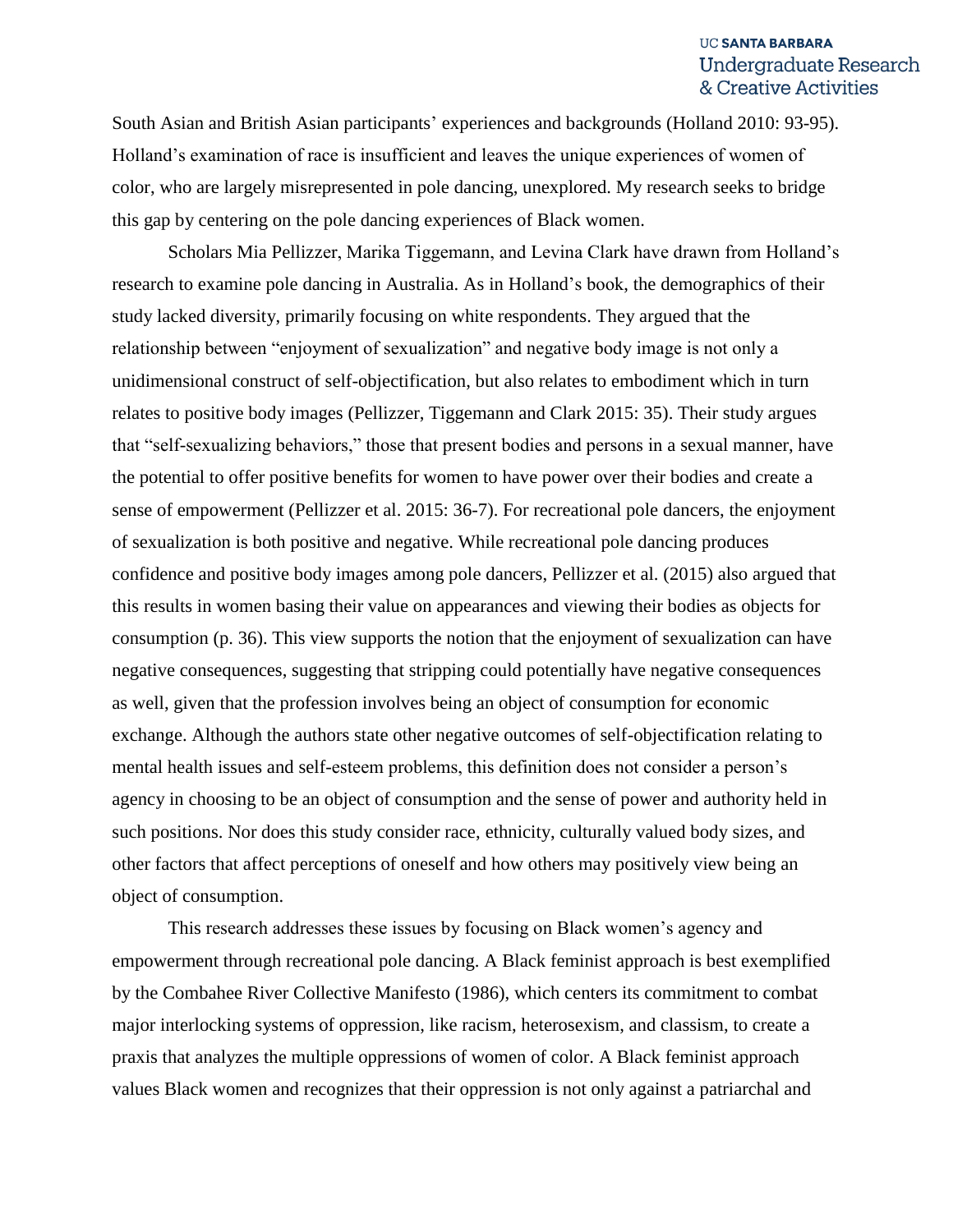male-centered society. By using a Black feminist approach to pole dancing, this study examines pole dancing through an intersectional lens that looks at the multidimensional racial and gendered construction of Black women. In addition, this paper offers a more-nuanced understanding of the relationship between women of color and recreational pole dancing, especially regarding sexual agency and expression. With Black feminist theorizing, these methods are able to "explore how ordinary Black women understand their social condition and by working with and through them to engender their will and agency as a force for social change" in the realm of pole dancing and sexuality (Radfod-Hill 2000: xxii).

### **Methods**

In order to recruit research participants, I gave out flyers to nine pole studios within Los Angeles County.<sup>1</sup> Studios were selected based on a website search, where businesses explicitly stated or displayed that they are either a pole studio or have pole dancing classes. Flyers were also shared on social media platforms, including Facebook and Instagram.

The original study recruited female participants between the ages of 18 to 45 years of age who resided within Los Angeles County. Participants also had to self-identify as Black or African-American and have been recreationally pole dancing for at least six months. The extended study allowed for the inclusion of any self-identified Black or African-American women within the United States of America that was 18 years or older and had been recreationally pole dancing for six months or longer. Eleven participants participated in the study. Interviews took place over the span of January to February of 2019 from online platforms, including Skype, Zoom, and in-person. Three interviews were conducted in person and eight were done through online video or audio chat. Interviews were between thirty and seventy minutes in duration.

Respondents all self-identified as Black or African-American. Their ages ranged from 23 to 58 years, with most respondents falling within their late twenties and early thirties. Five respondents resided in California, two in Florida, and with the others living in Pennsylvania, Tennessee, North Carolina, and Georgia.

 $\overline{\phantom{a}}$ 

<sup>&</sup>lt;sup>1</sup> I received URCA funding for my grant proposal and Human Subjects Approval for this research study.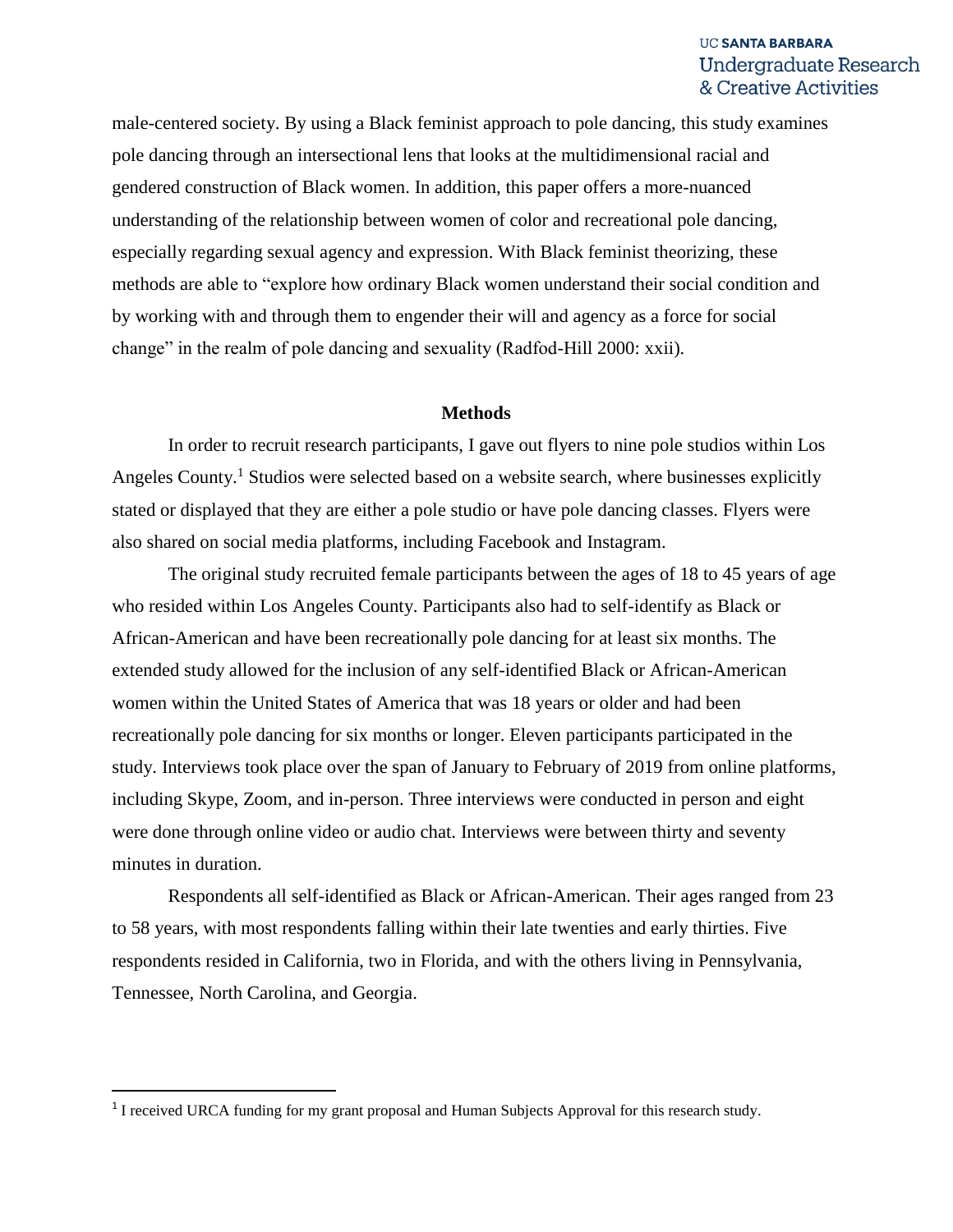Interested participants had to fill out an online form<sup>2</sup> that was posted on the flyer to confirm their age, how they racially identify, time spent doing pole dancing, and general location. Participants were given the option of using a pseudonym. The form also included information suggesting possible in-person interview times and dates and an alternative option to do an online interview. The interview was initiated with questions asking why the participant started pole dancing, their favorite part about pole dancing, what pole dancing has offered them, and if their perceptions of *the pole* have changed over time. My questions then followed more specific topics of race that included whether participants had been treated differently by their race or believed that pole dancing was experienced differently among racial categories. Final questions focused on family perceptions and support of the participant's involvement with pole dancing.

### **Discussion**

The results suggested that eight out of eleven participants felt that their racialized gender affected their relationship to and/or experience of pole dancing. Five participants talked about body size or image during the interview, and some explained that body size played a bigger role than race in their experience with pole dancing. In addition, eight participants reported positive overall receptions of immediate family members to pole dancing. However, two respondents stated that their immediate family did not know, while one had both positive and negative reactions from immediate family members. Several respondents came from conservative, Christian backgrounds or similar religious traditions.

The way in which respondents discussed their relationship to pole dancing suggests that it has become a unique form of healing for Black women. Many respondents expressed that pole dancing did more than just give them confidence or an avenue to express their sexuality, as Holland (2010) and Pellizer et al. (2015) argue, but, rather, acts as a bridge for these women to get in touch with their bodies. For Michelle, a 41-year-old woman who had been dancing for almost one year, the cultural pressures that told her how to view her body are contested by the way in which she viewed pole dancing as a humbling process.

"Having the choice of, okay, are you going to appreciate your body right now today for what it can do? Are you going to be mad that you can't do the thing that the other girl can do it at the next pole over? Um, and so having to make that choice of like, so you can be

 $\overline{\phantom{a}}$ 

<sup>&</sup>lt;sup>2</sup> Please see attached for the [Original Form](file:///C:/Users/sydne/AppData/Roaming/Microsoft/Word/Black%20Women%20and%20Pole%20Dancing%20Research%20Study%20-%20Google%20Forms.pdf) and the [Updated Form.](file:///C:/Users/sydne/AppData/Roaming/Microsoft/Word/Black%20Women%20and%20Pole%20Dancing%20Online%20Research%20Study%20-%20Google%20Forms.pdf)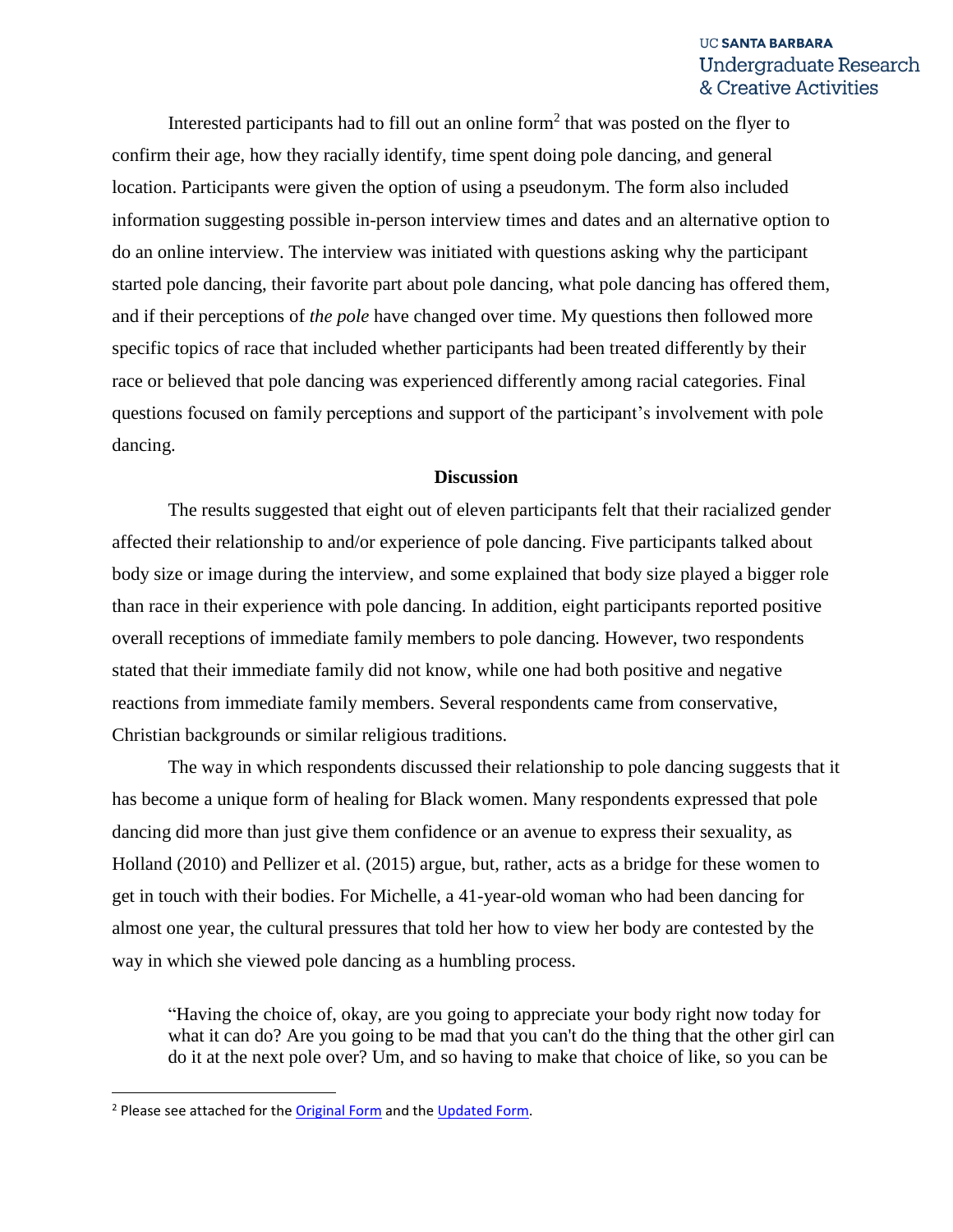thankful to your body today and say, oh, thank you for stretching this way and bending this way and doing this thing…I always have to choose to be proud of what my body can do…to keep working on whatever it is, keep connecting…in some ways that like forces me out of the self-hatred, body-hatred and shame that culture gives us…I can choose to hate myself more. But why? And for what?"

People of different ages come into pole dancing with various physical strength levels and previous backgrounds in dance or gymnastics. Since pole is an activity where competition and ability are measured against oneself rather than against others, pole dancers must learn that they cannot compare themselves to others. The healing and mending of pole dance extend beyond connecting the individual with oneself, but also to one's relation to the world. For Makeda, a 58 year-old pole dancer of eight years, pole dancing revitalized her spirit and connection to the earth:

"Pole dancing has given me my divine feminine-inity back and has heightened it and turned me into a superwoman, a super divine feminine priestess temple goddess. Pole dancing has awakened me to who I am and who I was.... pole dancing has put me in alignment with mother earth because she spins and I spin with her when I'm on the pole...pole dancing is a sacred art. We as women used to gather in temples and dance and move and sing to nurture each other and now we go to pole dance studios and dance studios and we dance and sing and move around to music and nurture each other."

Makeda's notion of healing is understood in relation to the ways that Black women's bodies have been hypersexualized. For all the participants, pole dancing provided confidence and the ability to own their bodies. Given the history of Black women not having agency over their bodies, pole dancing serves to mend this historical wound and restore a sense of power. Makeda's final remarks offer that pole dancing has also opened her ability to connect with other women. Likewise, other respondents talked about the ways in which pole studios contained pole communities and referred to the community as a family. Moreover, these women built strong friendships with others in their studio and found a space that was encouraging, loving, and safe.<sup>3</sup>

Contrary to original expectations when designing this project, respondents reported that they received support overall from immediate and or extended family members. Parental reactions ranged from being indifferent to enthusiastic support of their daughter in the form of attending showcases to participating in trying to do a pole trick. Immediate familial support was

 $\overline{\phantom{a}}$ 

 $3$  In this context, I refer to safe as a space that is free of judgement. Interviews did not go into depth on whether participants' studios were co-ed or not. The inclusion or exclusion of men from these spaces may have influenced how participants viewed the space.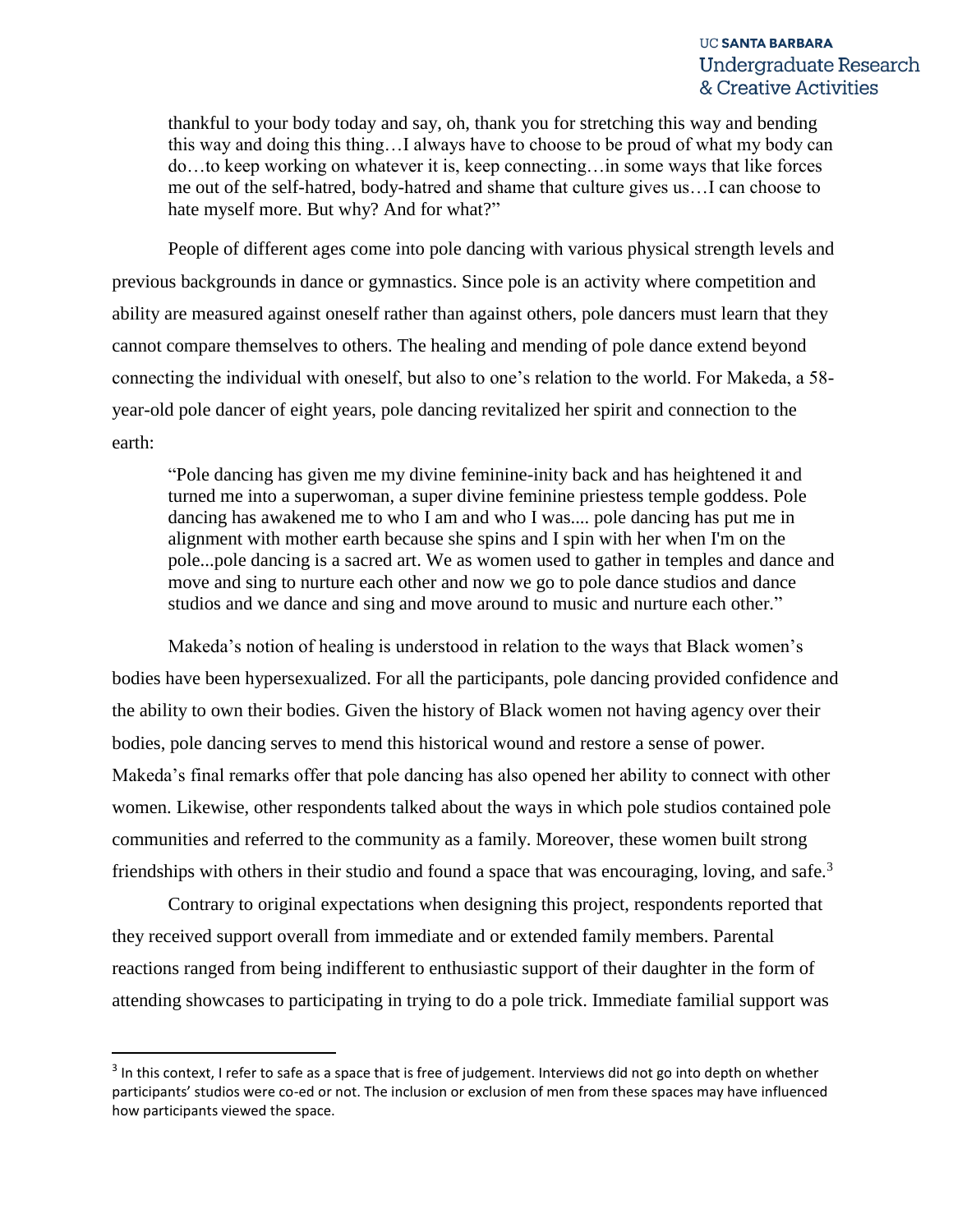especially solidified through a parent's responses to other family members' negative reactions. For example, Taylor, a 24-year-old, recalls how her mother quickly responded to family friend's perceptions of her during a phone call:

"This somebody I knew like growing up calls my mom and says, 'what the hell has gotten into your daughter? Um, what does she think she is, a stripper?' My mom, my mom is awesome. She says, 'Are you really calling me asking about my grown daughter's business?'

Taylor's mother continued to express her disapproval of the person's feelings of entitlement to condemn her daughter. Her mother's reply reflected that she not only respected Taylor's maturity and ability to make her own decisions, but also that she did not feel that outsiders should be able to criticize and impose their personal feelings and assumptions on her or her daughter. Even for other families, the parents felt and shared the importance of pole dancing for their daughters. For example, Bree, a 28-year-old pole dancer of over two years, explains her parents support of her pole dancing:

"They're supportive of it. My mom, when we launched the blog [about pole dancing], was like crying and was like saying how like I really changed her perception of pole because she, yeah, she thought of it only one way as well. But like seeing all the work that we've done with the blog and like how much we love it. Like she's like, it's just amazing to her and she's even come to like pole class with me and stuff and then she'll come like if I have like a pole party, like she'll come and then my dad has said, he was like, 'Well I have no choice but to look at it different now cause my daughter is doing it.' So I think even for him, he's like, yeah, like kind of try to see it differently."

Respondents' participation in recreational pole dancing forced some families to change their ways of thinking and viewing pole dancing. As a result, many parents were able to see pole dancing as something more than the dominant image of stripping. This shift in understanding is significant to note among the respondents' fathers because of the sexualized associations of pole dancing to stripping. Fathers, like Bree's dad, negotiated previous beliefs of pole dancing, although many displayed signs of awkwardness or discomfort over seeing their daughters do more exotic styles of pole dance.

Although a majority the respondents' family members were supportive, three respondents expressed mixed reactions from family members or stated that they had not told their family. Among the respondents who had not told their family or received mixed reactions, many pointed to religion and conservative values as the reason. Evelyn expressed that "pole dancing does not align with Christian values," which accounted for some of the pushback from family. This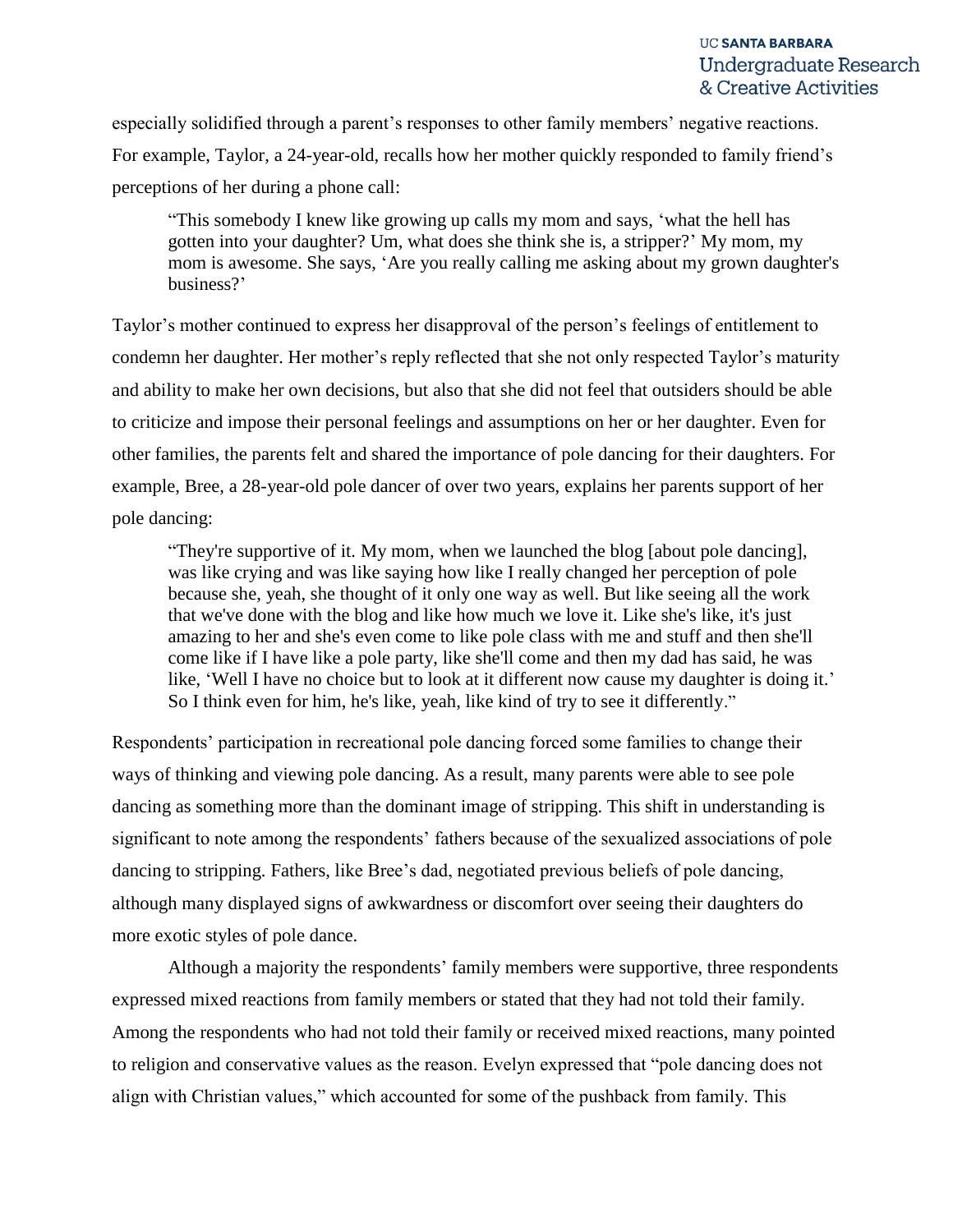reasoning coincides with the other two respondents' decision to not share their activities with family members. Especially for Rhea, the role of religion from a West Indian context had created a more intense tension. Out of all respondents, Rhea's family appeared to be the most closely tied to traditional religious values, although other respondents identified their family upbringing as somewhat similar in conservative values.

Even for respondents who do not identify with a religious background, they commented on the role of religion within the Black community. Bree, a non-religious respondent stated:

"Just tradition, culture, society. I mean if you see a Black woman being sexual in the media, it's usually she's in a strip club, she's shaking her ass or she's a hoe or she's getting raped on TV or something like that. So you don't really see a lot of images of like positive sexual representation of Black women expressing themselves, sexually embracing themselves sexually. Then you have culture that tells you pole dancing is devil worship, you know, having sex and demonic, you know, like it's evil. So you have that like cultural side of things. Um, from a traditional standpoint."

In this statement, Bree references Black religious culture. Bree highlights an important point that exists in religious contexts and within Black culture: controlling images of Black women's sexuality within society and the Black community. Within both spheres, Black women's sexuality has been routinely policed and scrutinized if they deviate from respectability politics (White 2001). Even though religion and Black culture continue to express the same sentiment, this cultural expectation did not permeate as deeply into how family members responded to and accepted these women doing pole dancing.

While my research questions were focused on discussions of race, roughly half of the respondents talked about body size and image as being a defining aspect in their pole dance journey. Within the pole community, the presentation of body types doing pole dancing is limited to slender, white bodies. For "curvy girls," a term expressed by Ebonynitro, a 37-year-old pole dancer of eight years, very few curvy girls are well-known in the pole world and even fewer are instructors or students of pole classes. Both Lana, a 26-year-old pole dancer of two years, and Michelle posed the notion of body type as being a more pressing issue than race. For Michelle, like the other respondents who discussed body size, she found it more challenging to see her body type represented and accommodated for in the studio:

"Maybe even more than race, body type as an issue. Like, I did check before I went to the studio to see if they had any kind of big girls, 'cause I would, I consider myself plus size, um, pretty solidly a size 14, sometimes 16. Um, and so, um, I wanted to know there were big women…but I do get frustrated sometimes because I feel like there isn't an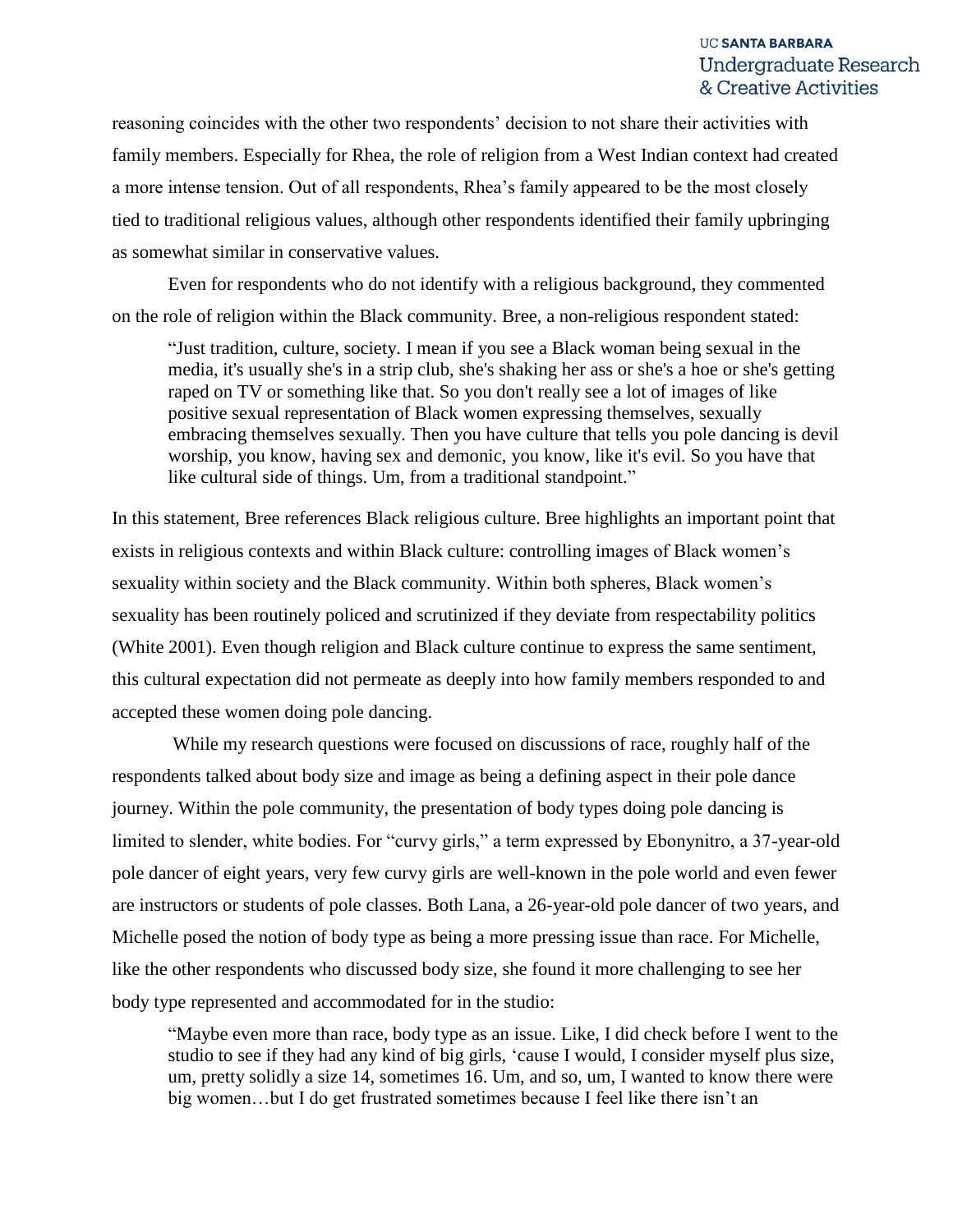accommodation. I just do my own accommodations being a bigger person. But I sometimes feel like that's not as taken into account… And the way I deal with it is my Instagram feed. Like the people I follow on Instagram, I've basically only follow plussize, women of color, um, and older polers. Those are probably, those are like my main criteria to follow you on it."

Especially for building a sense of empowerment, seeing one's body type represented in class and online is important. However, large women are largely underrepresented. Images of women in the pole industry typically promote young, slim, athletic/muscular white women. This marginalizes women of color and women of various body types from being represented in pole dancing, which many women contend is troubling. Despite this setback, women like Michelle have creatively made new ways to see themselves represented in the pole community by using social media filtering. Other respondents had also filtered their social media accounts so that only pole dancers that represented their body type, age, and race could be accessible. This filtering out process resists dominant images and, instead, creates an alternative vision of what pole dancing may look like for these women. Going further, Makeda, Bree, and Evelyn, have all taken agency and contributed to revisioning pole dancing through hashtags, blogs, and Instagram pages that are meant for Black women. By moving beyond online spaces that are dominated by one image of pole dancers, these women have made new spaces for Black women and other groups of pole dancers to feel empowered by building a community that represents and reflects them.

### **Conclusion**

My results contradicted my original expectation that family receptions to pole dancing would be negative. Academic literature has supported views of the conservative Black family, especially in relation to the "politics of respectability", a term coined in 1993 by Afro-American Studies Professor, Evelyn Brooks Higginbotham, to talk about Black women's occupation with preserving respectability within the race. Historian E. Frances White (2001) talks about Higginbotham's analysis of the politics of respectability as an explanation for the notion that a "politically active woman was consonant with a respectable black woman; it was her duty to uplift the race" (p. 36). With the Black family being intrinsically tied to the values expressed by Black churches, respectability politics hold Black women accountable to resist behaviors and actions that may perpetuate negative racial stereotypes. Other literature also assumes that the display and objectification of Black women's bodies in strip clubs and rap videos means that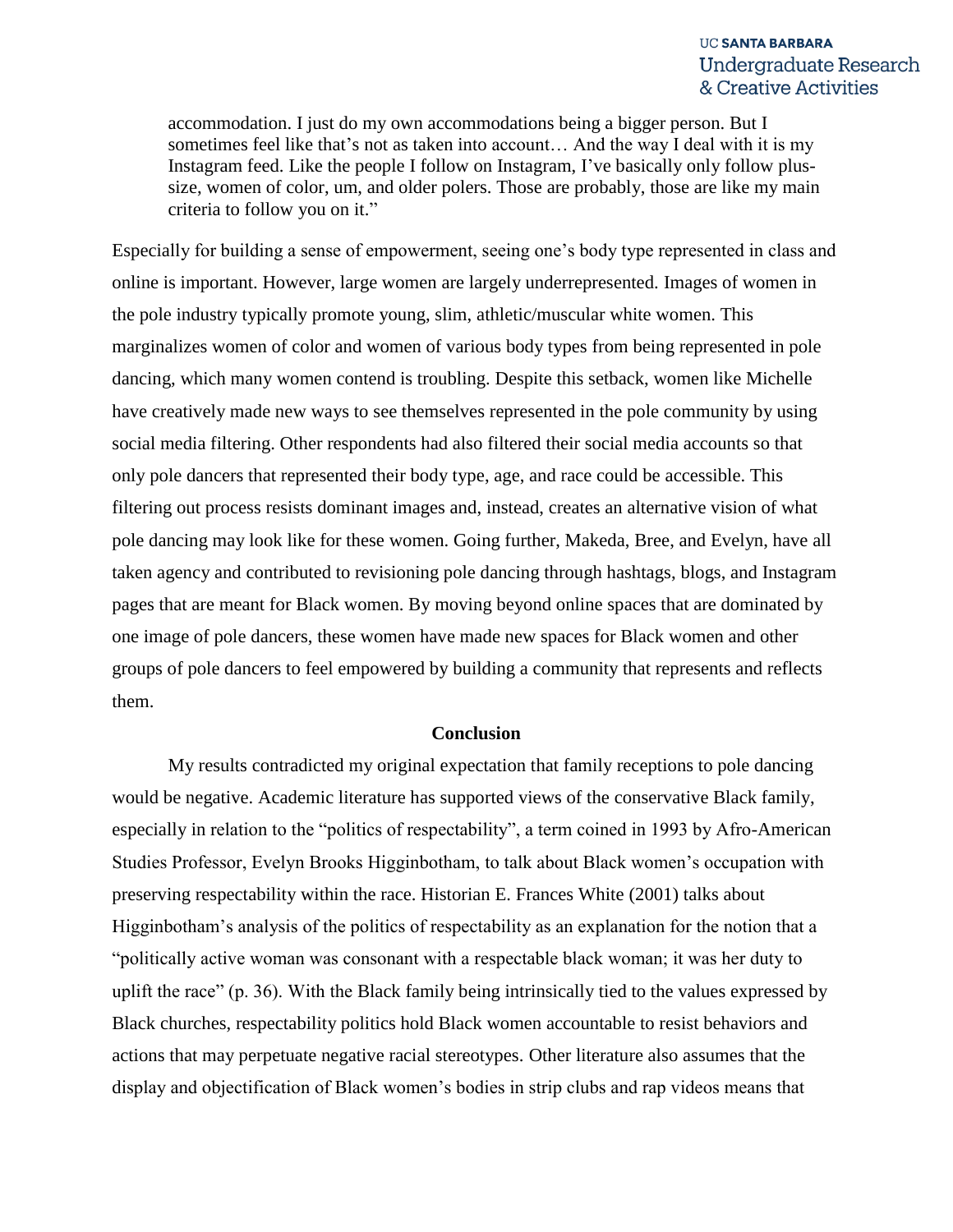"Black women [have] allowed the white women to be the opposite: Black 'whores' make white 'virgin'" possible" (Collins 1990: 176). Since pole dancing is oftentimes seen as stripping, it becomes problematic for those who attempt do recreational pole dancing. Although some respondents had family members who held a "white gaze" over others within the family to deter and oppose so-called deviant behavior that would hurt "the race," many parents did not hold onto this view.

Furthermore, my findings support my expectation that women would discuss positive aspects of pole dancing around the enjoyment of sexualization theory. The positive aspects for the Black women in this study extend beyond the ones stated by Pellizzer et al. (2016). In fact, the benefits to self-sexualizing behaviors tap into what Black feminist Audre Lorde (1978) calls "the erotic" (p. 87). "The erotic" refers to a "resource within each of us that lies in a deeply female and spiritual plane, firmly rooted in the power of our unexpressed or unrecognized feelings" (Lorde 1978: 87). For Black female pole dancers, pole dancing has given women the opportunity to access "the erotic" and empower themselves from a strength held within. As a



*Image 1: Here is a visual example of empowerment from pole dancing by Ebonynitro, one of this study's participants.*

result, participants gained not only confidence, but also the opportunity to mend the severed gap between their "erotic" and their body and begin the healing process of the body through pole dancing. My findings are significant to developing a more nuanced understanding of pole dancing and the potential benefits that it offers for Black women and other women of color. This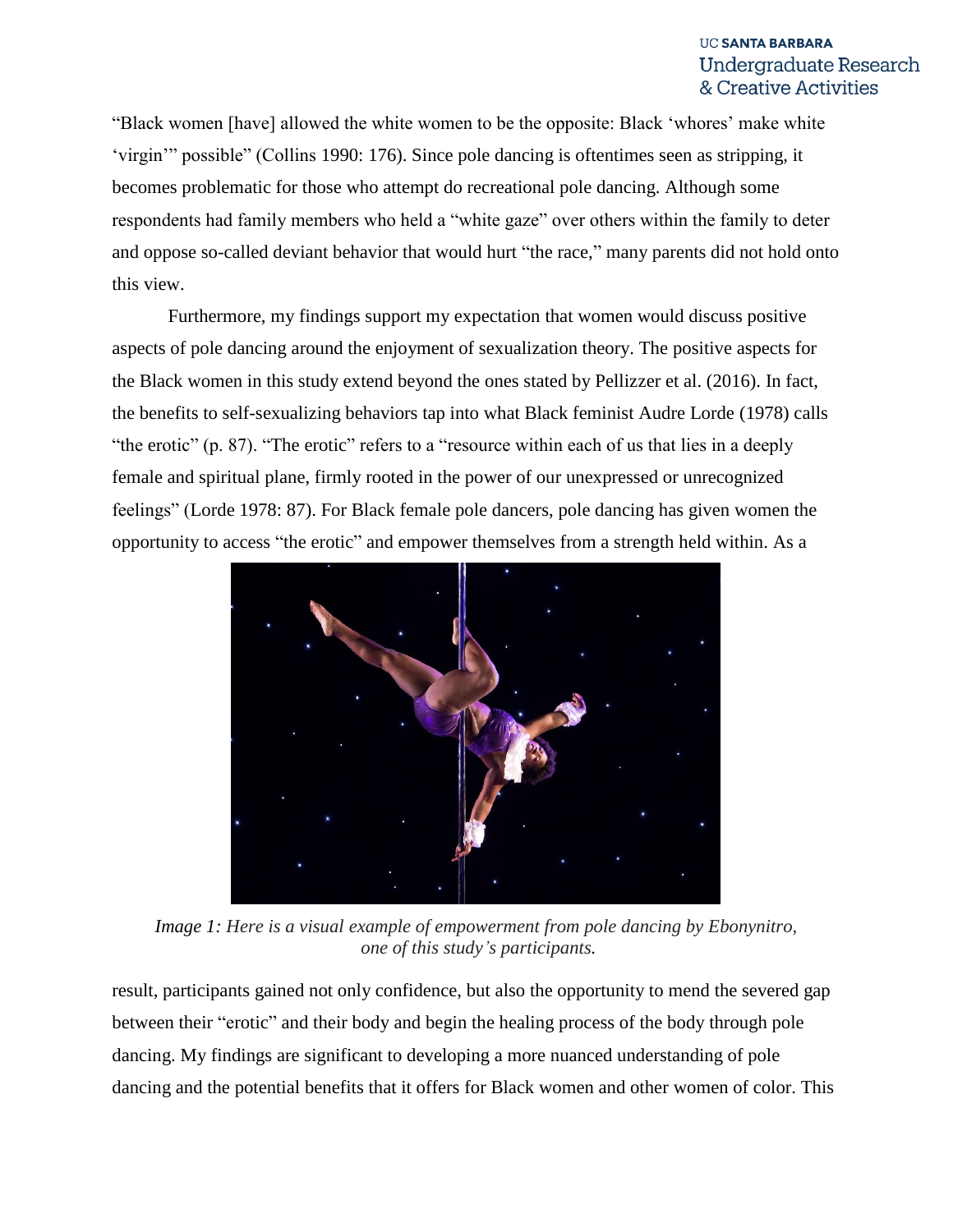study contributes to research on recreational pole dancing by extending it to include discussions of race and embodiment in relation to women's experiences with pole dancing.

Future research should explore how pole dancing affects other women of color, queer people, and men. Since pole dancing has attachments to femininity, further research should explore how men and queer people navigate masculinity and/or femininity in these spaces. Women of color, queer people, and men are all sexualized in different ways, which may influence their experience to pole dancing.

In conclusion, pole dancing is more than a "little dance" meant to entertain others. My research is important because of its contribution to race in discussions of sexuality and sexual liberation for women with pole dancing. The pole has previously symbolized Black women's economic status, sexual aggression and objectification, and moral status. Today, pole dancing has become a reinvigoration for Black women to have sexual agency and to embrace their bodies. Throughout time, Black women's bodies have been reduced to sexual objects for exploitation and consumption. As a form of resistance to this controlling image of Black female sexuality and their bodies, Black women have reclaimed the pole to serve a new function. Pole dancing has become a way for Black bodies to be a representation of power, of confidence, and of healing. Black women have used pole dancing to create a new image of the Black women- one of beauty, self-love and inner-strength.

### **Acknowledgements**

I would like to give a special thanks to my faculty advisor, Dr. Laury Oaks, for supporting this project and guiding me through the process. I would also like to thank URCA for funding my research project. I also would like to acknowledge all the participants in my research, without them this project would not be possible.